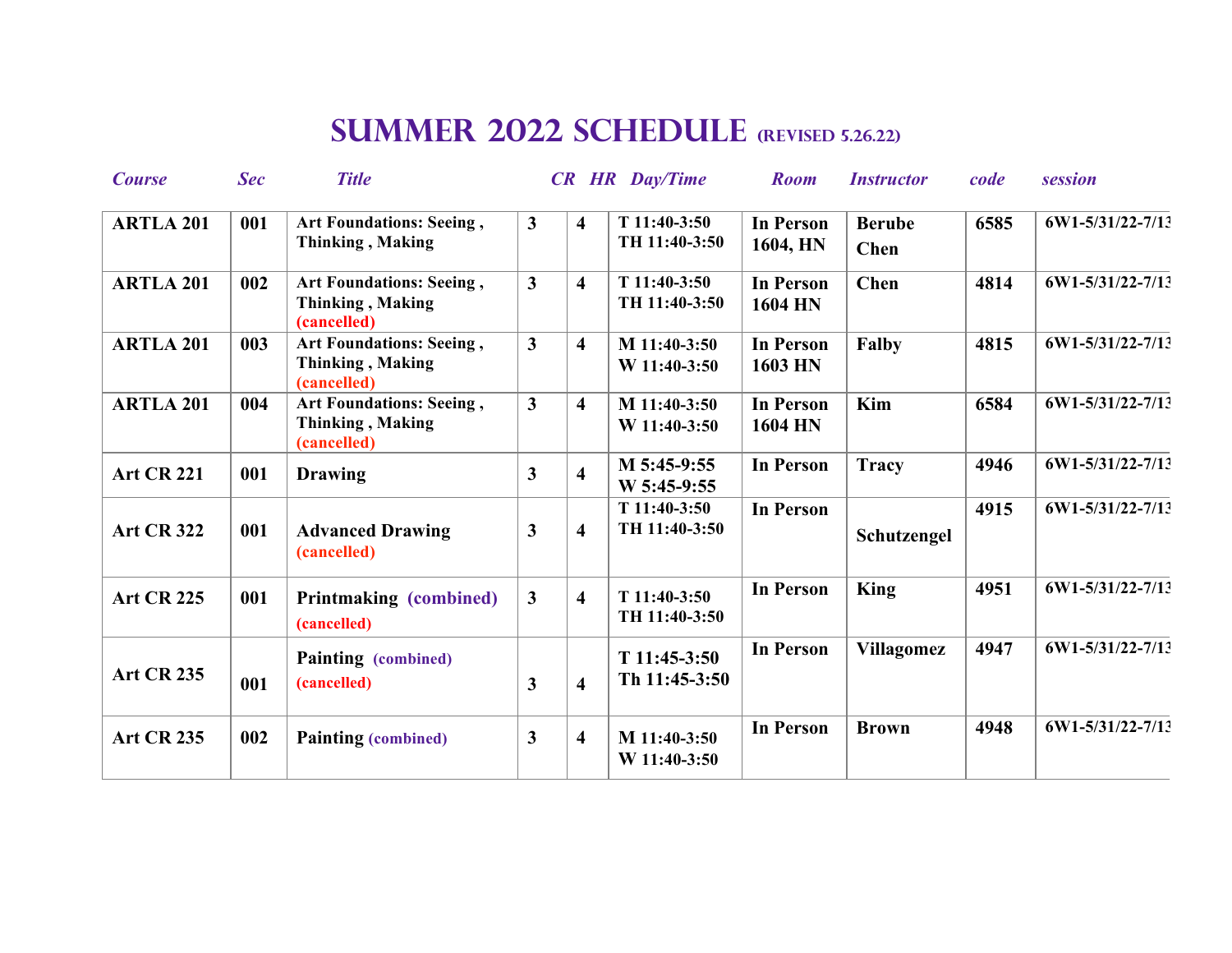| <b>Course</b>        | <b>Sec</b> | <b>Title</b>                            |                         |                         | <b>CR HR Day/Time</b>          | <b>Room</b>      | <b>Instructor</b> | code | session          |
|----------------------|------------|-----------------------------------------|-------------------------|-------------------------|--------------------------------|------------------|-------------------|------|------------------|
| <b>Art CR 251</b>    | 001        | <b>Sculpture (combined)</b>             | $\overline{\mathbf{3}}$ | $\overline{\mathbf{4}}$ | T 11:40-3:50<br>TH 11:40-3:50  | <b>In Person</b> | <b>Wilson</b>     | 4949 | 6W1-5/31/22-7/13 |
| <b>Art CR 271</b>    | 001        | <b>Principles of Photography</b>        | $\mathbf{3}$            | $\overline{\mathbf{4}}$ | M 11:40-3:50<br>W 11:40-3:50   | <b>In Person</b> | Vergara           | 4955 | 6W1-5/31/22-7/13 |
| <b>Art CR 326</b>    | 002        | <b>Adv. Printmaking</b><br>(cancelled)  | $\overline{3}$          | $\overline{\mathbf{4}}$ | T 11:40-3:50<br>TH 11:40-3:50  | <b>In Person</b> | <b>King</b>       | 4927 | 6W1-5/31/22-7/13 |
| <b>Art CR 336</b>    | 001        | <b>Advanced Painting</b><br>(cancelled) | 3                       | $\overline{\mathbf{4}}$ | $T11:45-3:50$<br>Th 11:45-3:50 | <b>In Person</b> | <b>Villagomez</b> | 4900 | 6W1-5/31/22-7/13 |
| <b>Art CR 336</b>    | 002        | <b>Advanced Painting</b>                | $\overline{\mathbf{3}}$ | $\overline{\mathbf{4}}$ | M 11:40-3:50<br>W 11:40-3:50   | <b>In Person</b> | <b>Brown</b>      | 4901 | 6W1-5/31/22-7/13 |
| <b>Art CR 352</b>    | 002        | <b>Advanced Sculpture</b>               | $\overline{\mathbf{3}}$ | $\overline{\mathbf{4}}$ | $T11:40-3:50$<br>TH 11:40-3:50 | <b>In Person</b> | <b>Wilson</b>     | 4959 | 6W1-5/31/22-7/13 |
| Art CR 360.26        | 001        | Photography: Alter Approach             | $\mathbf{3}$            | $\overline{3}$          | M 5:45-9:31<br>W5:45-9:31      | <b>In Person</b> | Freeman           | 7003 | 5W2-7/14/22-8/1  |
| <b>Art CR 402.01</b> | 001        | <b>Independent Study</b>                | $\mathbf{1}$            | $\mathbf{1}$            | <b>HTBA</b>                    | <b>In Person</b> | <b>Staff</b>      | 4893 | 6W1-5/31/22-7/13 |
| <b>Art CR 402.02</b> | 001        | <b>Independent Study</b>                | $\overline{2}$          | $\overline{2}$          | <b>HTBA</b>                    | <b>In Person</b> | <b>Staff</b>      | 4934 | 6W1-5/31/22-7/13 |
| <b>Art CR 402.03</b> | 001        | <b>Independent Study</b>                | $\overline{3}$          | 3                       | <b>HTBA</b>                    | <b>In Person</b> | <b>Staff</b>      | 4956 | 6W1-5/31/22-7/13 |
| <b>ArtLA 498.01</b>  | 001        | <b>In-Service</b>                       | $\mathbf{1}$            | $\mathbf{1}$            | <b>HTBA</b>                    | <b>In Person</b> | <b>Staff</b>      | 4886 | 6W1-5/31/22-7/13 |
| <b>ArtLA 498.02</b>  | 001        | <b>In-Service</b>                       | $\overline{2}$          | $\overline{2}$          | <b>HTBA</b>                    | <b>In Person</b> | <b>Staff</b>      | 4902 | 6W1-5/31/22-7/13 |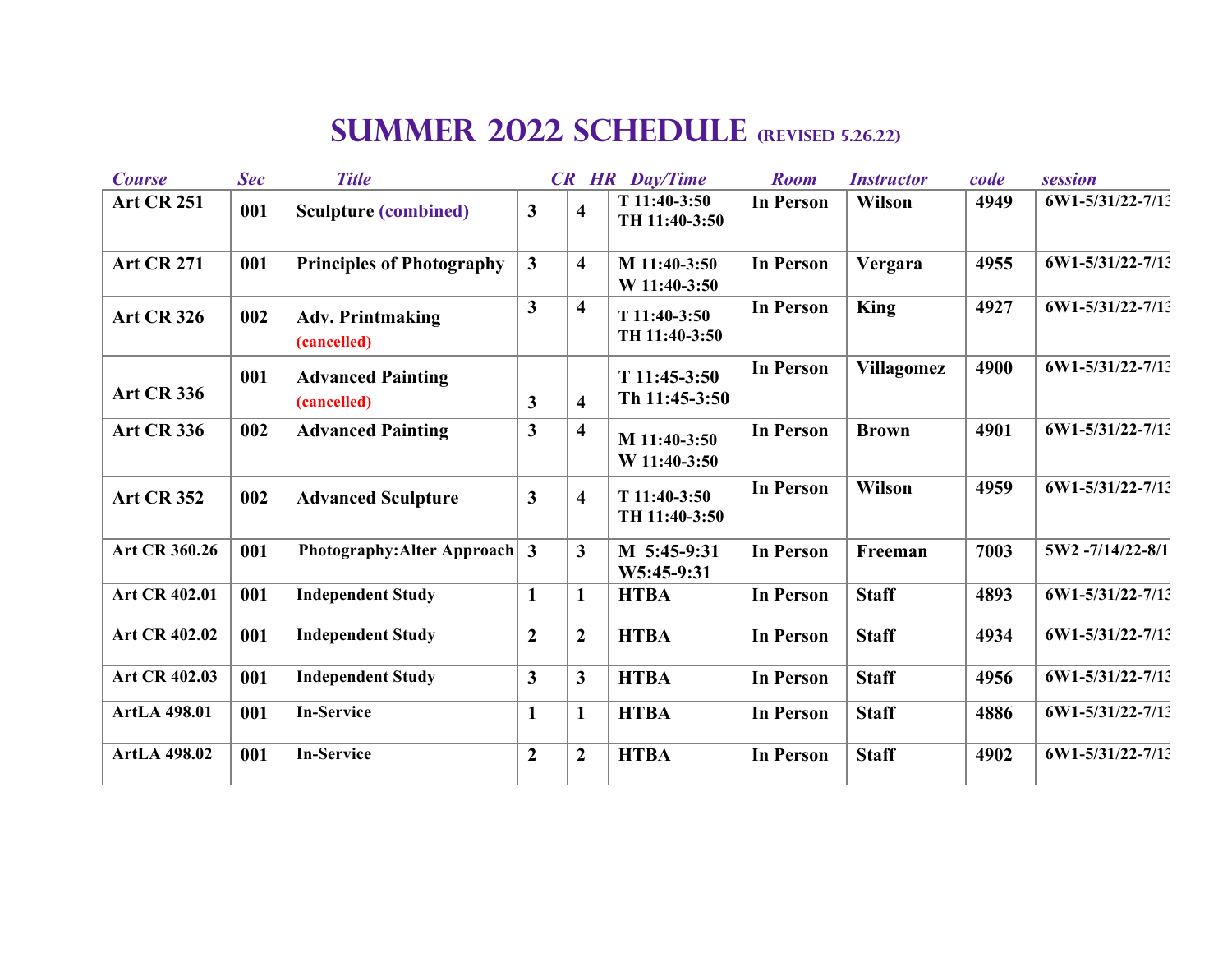| <b>Course</b>       | <b>Sec</b> | <b>Title</b>                                    |                         |                         | <b>CR HR Day/Time</b>          | <b>Room</b>                 | <b>Instructor</b> | code | session          |
|---------------------|------------|-------------------------------------------------|-------------------------|-------------------------|--------------------------------|-----------------------------|-------------------|------|------------------|
| <b>ArtLA 498.03</b> | 001        | <b>In-Service</b>                               | 3                       | $\mathbf{3}$            | <b>HTBA</b>                    | <b>In Person</b>            | <b>Staff</b>      | 4935 | 6W1-5/31/22-7/13 |
| <b>ArtLA 498.04</b> | 001        | <b>In-Service</b>                               | $\overline{\mathbf{4}}$ | $\overline{\mathbf{4}}$ | <b>HTBA</b>                    | <b>In Person</b>            | <b>Staff</b>      | 4936 | 6W1-5/31/22-7/13 |
| <b>ArtLA 498.05</b> | 001        | <b>In-Service</b>                               | 5                       | 5 <sup>5</sup>          | <b>HTBA</b>                    | <b>In Person</b>            | <b>Staff</b>      | 4916 | 6W1-5/31/22-7/13 |
| <b>ArtLA 498.06</b> | 001        | <b>In-Service</b>                               | 6                       | 6                       | <b>HTBA</b>                    | <b>In Person</b>            | <b>Staff</b>      | 4891 | 6W1-5/31/22-7/13 |
| <b>Art H 111</b>    | 001        | <b>Intro.to Art History</b>                     | $\mathbf{3}$            | $\mathbf{3}$            | Tu 11:40-2:48<br>Th 11:40-2:48 | On line                     | <b>Debeaumont</b> | 5775 | 6W1-5/31/22-7/13 |
| <b>Art H 240</b>    | 001        | <b>Baroque Art of Northern</b><br><b>Europe</b> | $\mathbf{3}$            | $\overline{3}$          | M 3:20-6:28<br>W 3:20-6:28     | <b>In Person</b><br>1527 HN | <b>Debeaumont</b> | 6587 | 6W1-5/31/22-7/13 |
| <b>Art H 251</b>    | 001        | <b>Contemporary Art</b>                         | $\mathbf{3}$            | $\mathbf{3}$            | M11:40-2:48<br>W11:40-2:48     | <b>In Person</b><br>1527 HN | Kaplan            | 6588 | 6W1-5/31/22-7/13 |
| ArtH 402.01         | 001        | <b>Independent Study</b>                        | $\mathbf{1}$            | $\mathbf{1}$            | <b>TBA</b>                     | <b>In Person</b>            | <b>Staff</b>      | 4903 | 6W1-5/31/22-7/13 |
| ArtH 402.02         | 001        | <b>Independent Study</b>                        | $\boldsymbol{2}$        | $\overline{2}$          | <b>TBA</b>                     | <b>In Person</b>            | <b>Staff</b>      | 4917 | 6W1-5/31/22-7/13 |
| ArtH 402.03         | 001        | <b>Independent Study</b>                        | $\overline{3}$          | 3 <sup>1</sup>          | <b>TBA</b>                     | <b>In Person</b>            | <b>Staff</b>      | 4918 | 6W1-5/31/22-7/13 |
| <b>ArtH 498.01</b>  | 001        | <b>In-Service</b>                               | $\mathbf{1}$            | $\mathbf{1}$            | <b>TBA</b>                     | <b>In Person</b>            | <b>Staff</b>      | 4687 | 6W1-5/31/22-7/13 |
| ArtH 498.02         | 001        | <b>In-Service</b>                               | $\boldsymbol{2}$        | $\overline{2}$          | <b>TBA</b>                     | <b>In Person</b>            | <b>Staff</b>      | 4685 | 6W1-5/31/22-7/13 |
| ArtH 498.03         | 001        | <b>In-Service</b>                               | 3                       | $\overline{\mathbf{3}}$ | <b>TBA</b>                     | <b>In Person</b>            | <b>Staff</b>      | 4683 | 6W1-5/31/22-7/13 |